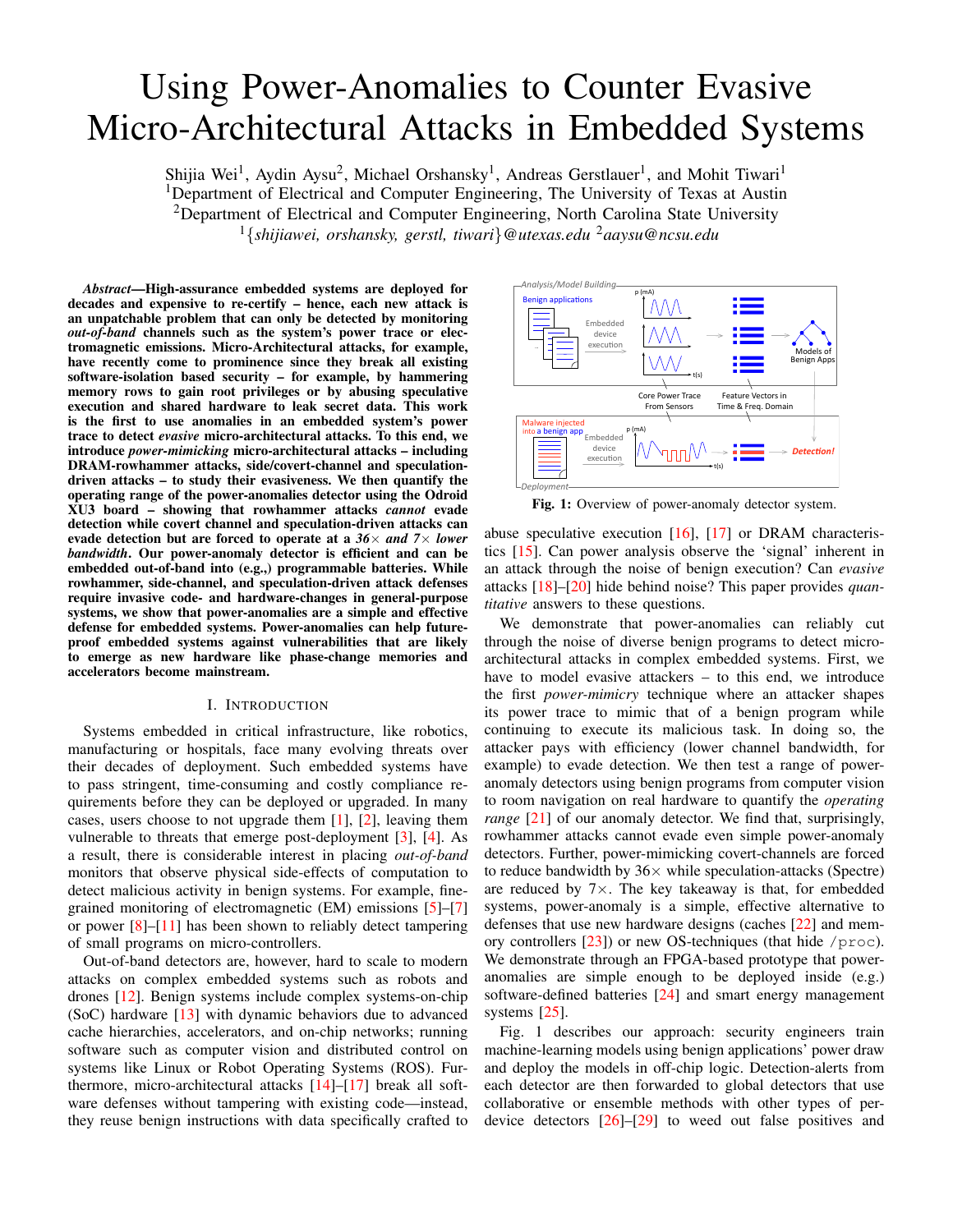<span id="page-1-0"></span>

Fig. 2: Two seconds of CPU power consumption of an embedded processor. While baseline micro-architectural attacks generate anomalies on periodic power consumption, an adaptive malware (brown) can mimic benign behavior.

prioritize alerts for attention. The goal of per-device anomaly detectors, including power-anomalies, is not perfect detection with zero false-positives; it is to drive false-positives low enough that global detectors can identify true positives in aggregate. For reference, system-call [\[29\]](#page-9-22) and hardware performance counter [\[30\]](#page-9-23)–[\[32\]](#page-9-24) detectors operate at true-positive rates of 80%–90% and false positives from 1%–20%.

[Fig. 2](#page-1-0) demonstrates baseline and evasive malware on a real example. It shows the CPU power consumption of an ARM SoC device executing a real-time face detection application [\[33\]](#page-9-25) as part of a video-surveillance pipeline. A malicious program ('malware') runs on the system for a split second, performing a rowhammer exploit, a baseline covert-channel, and a powermimicry covert-channel attack, before releasing the system to its normal operations. Despite application phase variations and OS noise, baseline malware generate observable anomalies on the regular power consumption of face detection. In contrast, an evasive power-mimicking attack (brown) replicates the power behavior of face detection and may evade detection.

We construct three power-anomaly detectors to explore detection performance vs. training effort and implementation complexity: (1) a radius-distance based nearest neighbor (RBNN) classifier, (2) a one-class Support Vector Machine (ocSVM), and (3) a recurrent neural networks using Long Short Term Memory (LSTM). We explore the design space of the detectors using a variety of features and parameters. Our results show that, on face detection, while RBNN performs poorly, both ocSVM- and LSTM- based classifiers achieve close to perfect detection performance on *baseline* rowhammer, Spectre, and covert-channel attacks—at 99% true positives, attacks are detected with less than 0.7%, 0.6% and 0.8% false positive rate, respectively.

Against evasive power-mimicking attackers, we show that a rowhammer attack does not succeed after mimicking benign behavior because power-mimicking slows down rowhammer attack's memory accesses to a rate at which it can no longer flip a bit. Covert-channel and Spectre attacks, by contrast, can shape their power signature while continuing to leak information, but doing so forces the channel to lower bandwidths. For example, a mimicry covert-channel attack needs to lower its bandwidth to 2.8% of its baseline—a  $36\times$  reduction—while a mimicry Spectre, similarly, loses bandwidth by  $7 \times$ .

We conduct all experiments on an Odroid-XU3 running embedded Linux detailed in § [V-A1.](#page-6-0) Finally, we prototype the ocSVM based detector on an NIOS-II micro-controller

<span id="page-1-1"></span>

Fig. 3: Existing work in malware detection using *power traces*.

synthesized to a low-cost FPGA. The prototype occupies only 5046 Logic Cells (23% of a small 30-USD Altera Cyclone-IV FPGA) and performs the detection in real-time.

Our key contributions include:

- We propose power-anomaly detectors as a simple, outof-band, and effective way to detect a range of microarchitectural attacks – including speculative side-channels, covert-channels, and rowhammer – and to drive down effectiveness of evasive attacks.
- We introduce evasive, power-mimicking micro-architectural attacks that replicate the power behavior of benign applications while also executing malicious tasks. We compute the bandwidth cost of mimicry for side- and covert-channels.
- We construct machine learning classifiers that observe *coarsegrained* power traces (i.e., that are available to smart batteries and power-management units), and quantify the detectors' *operating range* – specifically, (a) rowhammer attacks *cannot* evade detection, and (b) covert-channel and Spectre attacks are forced to lose  $36 \times$  and  $7 \times$  bandwidth respectively to evade detection in our setup.

In summary, our detection results and hardware implementation suggest that a particularly damaging and sophisticated class of attacks can be subverted through a simple mechanism – power-anomaly detection – that is easy to deploy, does not require expensive upgrades, and can be augmented to handle the slew of attacks that will likely emerge to exploit writeendurance, memory remanence, and similar benign-looking side-effects of new hardware.

## II. BACKGROUND AND RELATED WORK

<span id="page-1-2"></span>We discuss micro-architectural attacks and prior work in power-based (and other) detectors. We address the gap [\(Fig. 3\)](#page-1-1) that *power-anomaly detectors have not been studied against micro-architectural attacks – we do so for both baseline and evasive power-mimicking attacks.*

Micro-Architectural Attacks. Malware can abuse microarchitectural behaviors to break *confidentiality* or *integrity*.

Covert-channel and Speculation-driven attacks are two representative types of attacks that break system *confidentiality*. Covert-channel attacks enable two isolated processes running on a system to communicate through a channel that is not designed to transmit information. For micro-architectural covertchannels, the covert communication is achieved by leveraging contentions on shared hardware resources like the last-level cache. An example protocol looks like following: a *busy state* on the shared resource correspond to '1' while an *idle state* refers to '0'. Processes communicate by obtaining/releasing and checking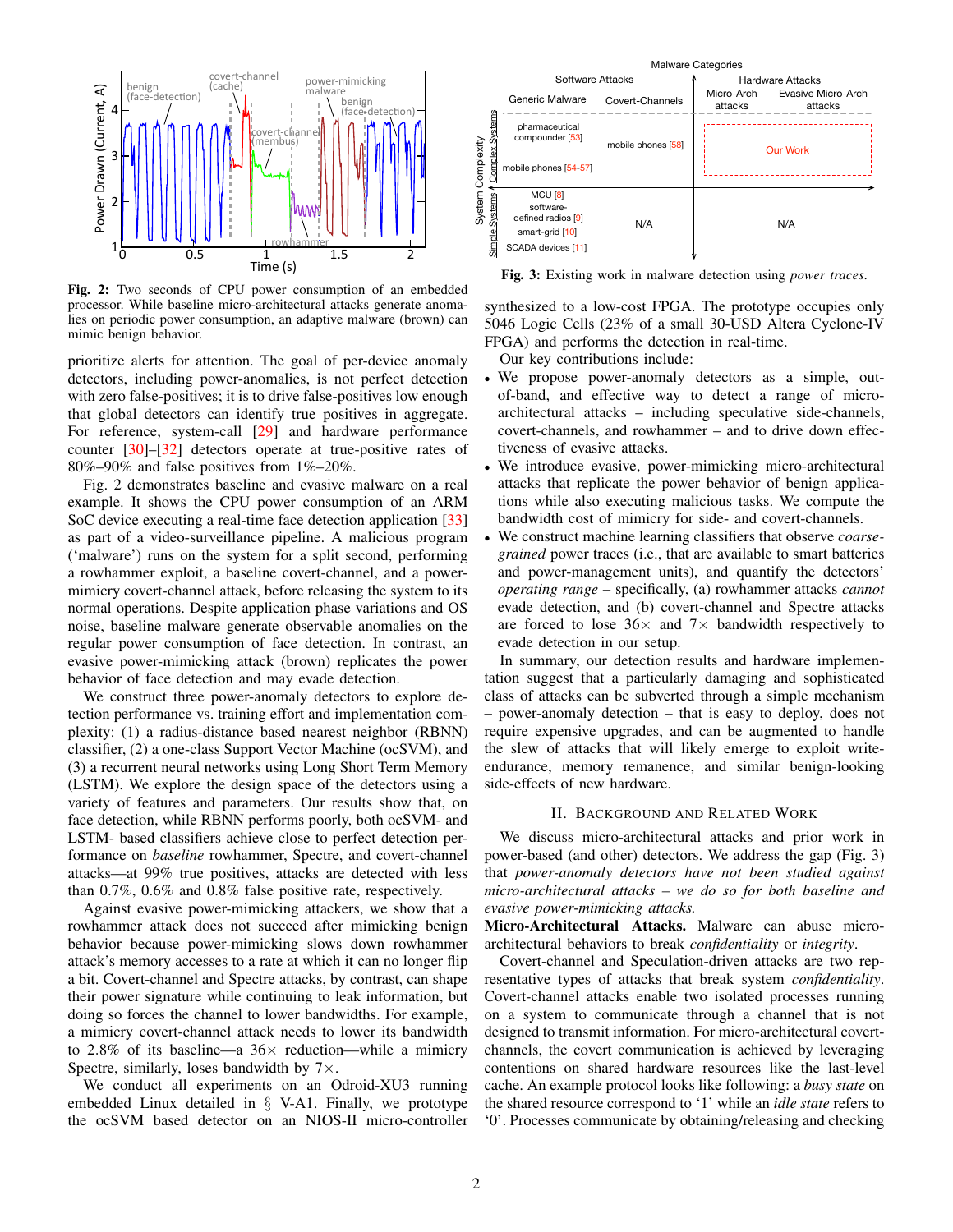the shared resource's availability. A number of covert-channel attacks have been demonstrated on x86 architectures based on micro-architectural resources such as data and control path [\[34\]](#page-9-26), caches [\[35\]](#page-9-27), SMT [\[36\]](#page-9-28), specialized hardware units [\[37\]](#page-9-29), and memory buses and controllers [\[38\]](#page-9-30), [\[39\]](#page-9-31). On ARM cores, Lipp *et al.* [\[14\]](#page-9-10) recently demonstrated the first cache covert-channel.

Unlike covert-channel attacks in which two processes deliberately communicate information, in speculation-driven attacks, e.g. Spectre [\[16\]](#page-9-12), an attacker tricks the victim into speculatively executing a gadget which reads a (victim's) secret into a micro-architectural structure. The attacker subsequently learns the secret through a micro-architectural side-channel. Many variants have additionally leveraged deffered exceptions [\[17\]](#page-9-11), speculative stores [\[40\]](#page-9-32), page-walks [\[41\]](#page-9-33), and system register reads [\[42\]](#page-9-34) to break isolation boundaries like hardware enclaves. Various software and hardware mitigation have been proposed, introducing up to 25% performance overhead [\[42\]](#page-9-34), [\[43\]](#page-9-35).

Rowhammer, introduced by Kim *et al.* [\[44\]](#page-9-36), breaks system integrity by modifying the contents of the memory. This vulnerability causes unintentional flips within a row of DRAMs when there are rapid memory accesses to its adjacent rows. Seaborn *et al.* exploited rowhammer vulnerability by flipping critical bits containing kernel privilege information to gain root access to the system [\[45\]](#page-9-37). Various attack vectors have been proposed, such as leveraging cache flush instructions [\[46\]](#page-9-38), non-temporal store instructions [\[47\]](#page-9-39), and cache eviction strategies [\[14\]](#page-9-10) to subvert the entire system through the rowhammer attack. Recently, rowhammer attacks have been implemented on ARM embedded devices leveraging DMA interface [\[15\]](#page-9-13).

Traditional (In-Band) Digital Defenses. Mitigations for microarchitectural attacks is an active area of research. One approach is to identify and eliminate the causes of micro-architectural vulnerabilities. Examples include restricting unprivileged usage of cache-flush instructions [\[45\]](#page-9-37), removing userland Direct Memory Access (DMA) interface [\[15\]](#page-9-13), enforcing time-multiplexing or fixed-service memory controllers [\[39\]](#page-9-31), [\[48\]](#page-9-40), shared-caches partitioning  $[35]$ , and disabling hyper-threading  $[49]$ . These mitigations, however, require processor architecture modifications or operating system updates. An alternative approach is to detect malicious processes as they execute and raise alerts to a security service. However, traditional detectors like static signature based analysis [\[50\]](#page-9-42), dynamic behavioral detectors based on permissions, API and system calls [\[29\]](#page-9-22), [\[51\]](#page-9-43) do not fully capture micro-architectural behaviors. Hence, they fail to detect the attacks exploiting hardware 'features'. Hardwarebased Malware Detectors (HMD) using performance counters  $[30]$ – $[32]$ ,  $[52]$  and dedicated hardware units  $[30]$  can capture micro-architectural attacks. Our work, which proposes the use of *out-of-band* power-anomaly detectors to detect microarchitectural attacks and quantifies their operating ranges, is complementary to HMD and other in-band detectors.

Anomaly Detection From Power Traces. [Fig. 3](#page-1-1) summarizes existing work on *power-anomaly* detectors in two dimensions: malware categories and system complexity. As shown in [Fig. 3,](#page-1-1) a number of power-based malware detectors have been investigated on *low-complexity* embedded systems such as 8-bit microcontrollers with simple programs [\[8\]](#page-9-6)–[\[11\]](#page-9-7). These devices do not have micro-architectural features that enable the attacks we analyze. Anomaly detection on more complex embedded devices, such as a pharmaceutical compounder [\[53\]](#page-9-45) or mobile

phones [\[54\]](#page-9-46)–[\[58\]](#page-9-47) through power footprints has also been studied for identifying various types of malware. However, to our best knowledge, none of them have ever been evaluated with advanced micro-architectural attacks and attacks that *actively* mimic the power behavior of benign applications.

The work of Caviglione *et al.* is relatively close to our context. It conducts a preliminary study of covert-channel detection based on the energy consumption of a mobile phone [\[58\]](#page-9-47). Compared to our work, both the capability of covert-channels and the detection mechanism is relatively low. They implement several *event-based* covert-channels and try to detect them. Attacks are detected, only compared to the *IDLE* state, through the large difference in energy-consumption. By contrast, this work studies and detects, for the first time, evasive covertchannels (and rowhammer attacks) that replicate the power behavior of benign applications. Only with effective attacks and power-mimicking malware introduced in this work, we quantify the operating range of the power-anomaly detectors.

Besides power consumption, electromagnetic radiation of a device collected by a near-field probe is shown to be a promising source to enforce control flow integrity of micro-processors [\[5\]](#page-9-4)– [\[7\]](#page-9-5). In their setting, the fine-grained measurements (of up to seven orders-of-magnitude finer than ours) is critical to detection. The proposed detectors, however, can cost up to several thousands of dollars and is not yet practical for embedded systems. By contrast, our work uses existing *out-of-band* power sensors on embedded devices, which provides mobility, resistance to environmental noise and cost-effectiveness.

Evasive Malware. A line of research, similar in spirit to our work, focuses on evasive malware analysis [\[19\]](#page-9-48)–[\[21\]](#page-9-16), [\[59\]](#page-9-49). These works target different channels than ours – e.g., hardware performance counters (HPC) [\[19\]](#page-9-48)-[\[21\]](#page-9-16) and network traffic inspectors [\[59\]](#page-9-49) – as well as different attacks (generic malware instead of micro-architectural attacks). Furthermore, we study evasive malware that *actively* mimics benign behaviors by both padding logical NOPs and grafting variants onto benign applications – techniques that prior work has presumed to not be feasible for their case-studies [\[19\]](#page-9-48). RHMDs' [\[20\]](#page-9-15) mimicry is conceptually close to us since the authors reverse-engineer HPC detectors to insert minimal dummy instructions into malware that successfully evade detection. However, we target powermimicry instead of HPC mimicry; beyond this, we inject entire micro-architectural malware tasks into benign programs, while RHMD inserts dummy instructions into malware.

## III. POWER-ANOMALY PRELIMINARIES

In this section, we discuss the deployment and threat model for a power-anomaly detector  $(\S$  [III-A\)](#page-2-0), and our implementation of a representative set of micro-architecture attacks (§ [III-B\)](#page-3-0).

## <span id="page-2-0"></span>*A. Power-Anomaly Deployment*

Constraints. In a long-term deployment, we expect poweranomaly detectors will be required to identify many unknown (post-deployment, '0-day') attacks. Hence we eschew supervised training with known malware and instead train models using *only* the power traces of benign applications (hence the 'anomaly' detector). In addition, detectors will be deployed under limited budget and off-chip pin access to deployed systems; therefore, power-anomaly detectors are constrained to use sensors with coarse-grained sampling (200Hz in our prototype).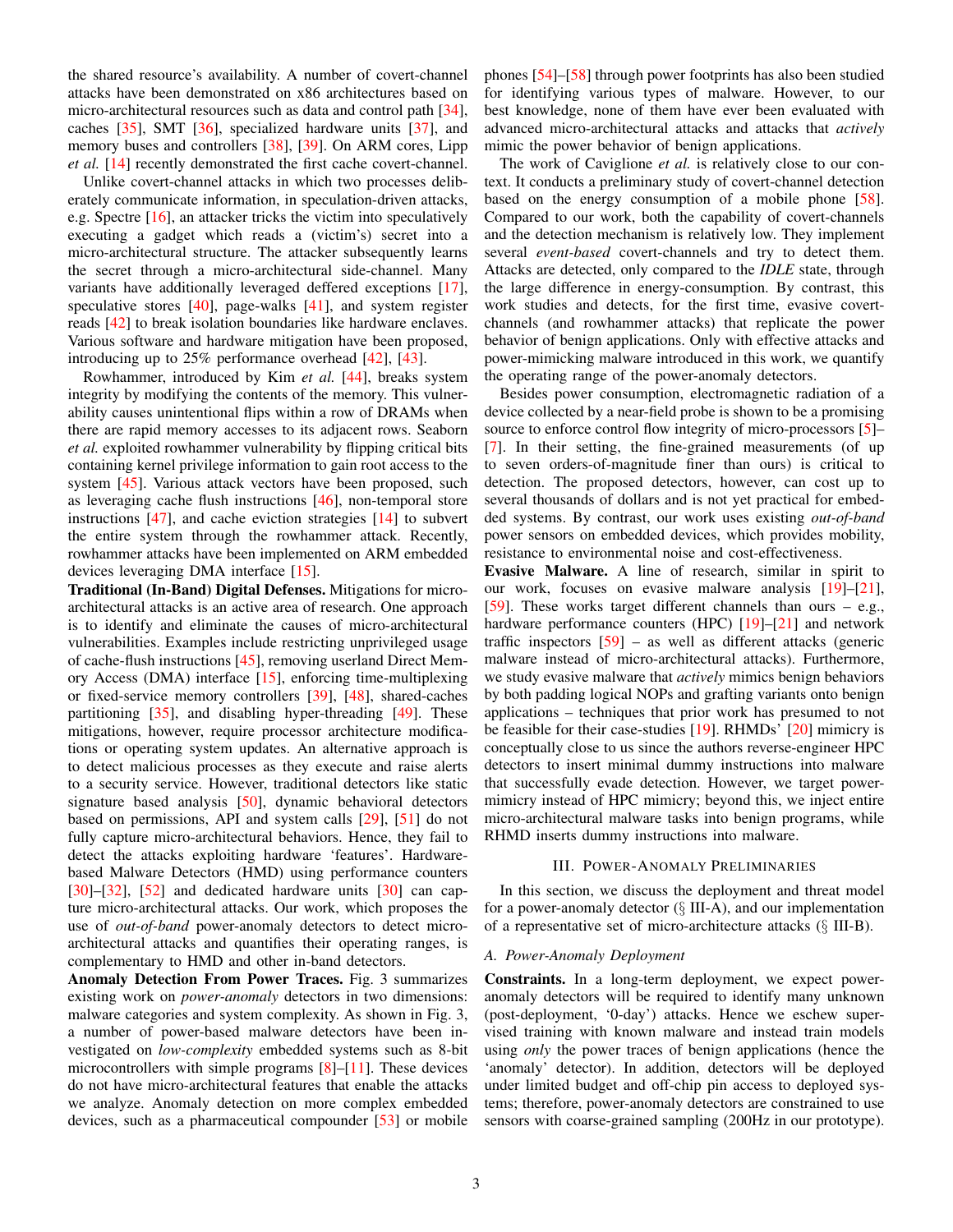Application-Specific Detectors. We evaluate power-anomaly detectors in both *tailored* or *generic* settings. A tailored detector guards one application at a time—any behavior unknown to the detector will be reported as malicious. A generic detector, however, has been trained with execution traces of the complete set of benign applications running in the system. A tailored detector can be more accurate in identifying execution deviations from expected behaviors, while generic detectors provide flexibility in protecting multiple applications at the same time. In high-assurance systems, in which schedule of each application is deterministic, tailored detectors are preferred for lower complexity [\[60\]](#page-9-50). However for systems with dynamic scheduling, a generic detector is needed.

Threat Model. Consider a drone that runs untrusted applications separated by an OS; we introduce a detector (e.g., on a smart battery) that monitors CPU power and runs a lightweight anomaly detector on a micro-controller or accelerator. Applications can be tampered with by a malicious employee, an untrusted motherboard component, or be actively malicious [\[61\]](#page-9-51)—i.e., in the field, an application can run rowhammer to escalate privileges, or use covert-channels to leak secrets from secret (e.g.) path planning or computer vision compartments to an unclassified (e.g.) diagnostics compartment.

The detector aims to ensure that applications act in the field as they did in testing; while the attacker can buy the same device and train mimicry-based evasive attacks. We want to find the operating range of power-anomaly detectors against such evasive adversaries. Note that the attacker has *off-line* access to benign power draw–i.e., they can mimic power, but cannot tamper with or run hamming-distance based (DPA) attacks on the power trace in the field.

While a defense can use software, HPC, or turn off clflush, once the devices is exploited (as we show, using flush-less rowhammer), all software stack becomes untrusted. In contrast, our detector is deployed on a tamper-resistant device (e.g., on logic in a smart-battery) and managed by a security team out of reach from employees and untrusted on-board hardware. The detector observes CPU-only power trace (without noise from its own power-draw) and can run on a micro-controller (like our prototype) or an accelerator (for efficiency). To construct power-mimicry attacks that evade *any* power-anomaly detector, we do not customize the mimicry to specific classifier and its parameters. Instead, we apply a generic method to replicate the power behavior so that such evasive malware can stay effective when detector are updated. As long as the above conditions are met, we do not impose further constraints on applications or OS running in the device once the detector is deployed.

Deployment Platforms. Although we use an ARM-based system (§ [V-A1\)](#page-6-0) for our evaluation, this platform—including a triple-issue out-of-order quad-core processor with a 15-stage pipeline and two-level cache hierarchy—uses design and fabrication techniques similar to x86-based embedded systems. In addition, recent advances in cross-platform power models [\[62\]](#page-9-52) suggest that power traces indeed carry information about program execution that can be modeled with ∼99% accuracy – our insight is to use this information to detect attacks. We believe that our methodology used to quantify the operating range and the use of power-anomaly as an *out-of-band* detector is thus applicable to other (e.g., x86) platforms.

## <span id="page-3-0"></span>*B. Implementing Representative Micro-Architectural Attacks*

Covert-Channel Attacks. Cache- and memory-bus- based covert-channel attacks are two high-performance attacks that break *confidentiality* [\[32\]](#page-9-24).

In general, covert-channel attacks have two phases, a *Synchronization* phase, *synch* for short, where two processes determines when to start communication; and a *Communication* phase, *comm* for short, where two processes transmit bits after *synch*. In *synch* phase, for both cache-based and memory-bus-based covert-channel attacks, the trojan and spy have to initiate communication at the same time so that integrity of the transferred information is preserved. In our implementation, this is achieved by reading core local time stamp counter (TSC), and waiting until a pre-agreed time point, e.g, both trojan and spy wait until lower bits of TSC overflows, to start communication.

We implement a cache-based covert-channel attack *without Hyper-Threading* or cache bypassing instructions like *clflush*. Without *Hyper-Threading*, the *comm* phase of a cache-based covert-channel attack has to use contentions on the LLC shared among all cores—the trojan process sends information to the spy process running on another core. This *comm* phase works in *Prime-Access-Probe* fashion [\[32\]](#page-9-24). In each iteration, by evicting spy's data in LLC or not, trojan process transmits one bit of information to spy process. The spy process uses HPC to count number of cache misses encountered during probing. Larger number of cache misses indicates data invalidated. Although an alternative is using a timing channel, using HPC results in a less noisy channel and higher bandwidth in our setup.

We implement the memory-bus-based covert-channel *without* the bus locking instructions like *xchg*. For this covert-channel, the *comm* phase consists a trojan process transmitting a single bit each time through memory bus by creating bus congestion to transmit a bit '1'. The spy process then uses its own execution time to determine the bit transmitted. For both trojan and spy processes, we extend 'cache eviction set' [\[14\]](#page-9-10) access strategy which generates maximum memory bus traffic on our system. Spectre Attacks. We implement an intra-process Spectre attack *without* cache flush instructions like *clflush*. In an intra-process Spectre (bounds check bypass), the victim has valid access to confidential data. Attacker exploits a conditional branch residing in victim's code by feeding the branch a malicious input sequence to mistrain the branch predictor. We apply a similar method elaborated by Kocher *et al.* [\[16\]](#page-9-12). The wrong path of the branch accesses an out-of-bound, confidential memory location and subsequently leaks the value loaded. In addition, to construct a reliable cache side-channel, we perform an offline timing side-channel analysis to reverse engineer congruent address mappings. We then try techniques introduced by Lipp *et al.* [\[14\]](#page-9-10) to find a deterministic 'strategy' for cache line evictions. However, we observe that, because of the random replacement policy of ARM cores, none of the 10,000 'eviction strategies' that we evaluated evict cache lines deterministically. Hence, we pick the best two strategies (among 10,000) that evict a line with high likelihood and are fast. Each time we want to evict a target line (the arrays bounds variable and the cache lines used to infer the secret), we make two attempts with both strategies to make eviction closer to being deterministic. Our Spectre thus has two phases – evict and reload, with a short speculative access by the victim in between. That is, the attacker evicts its own cache lines (the *evict* phase); it then tries to mislead the victim program to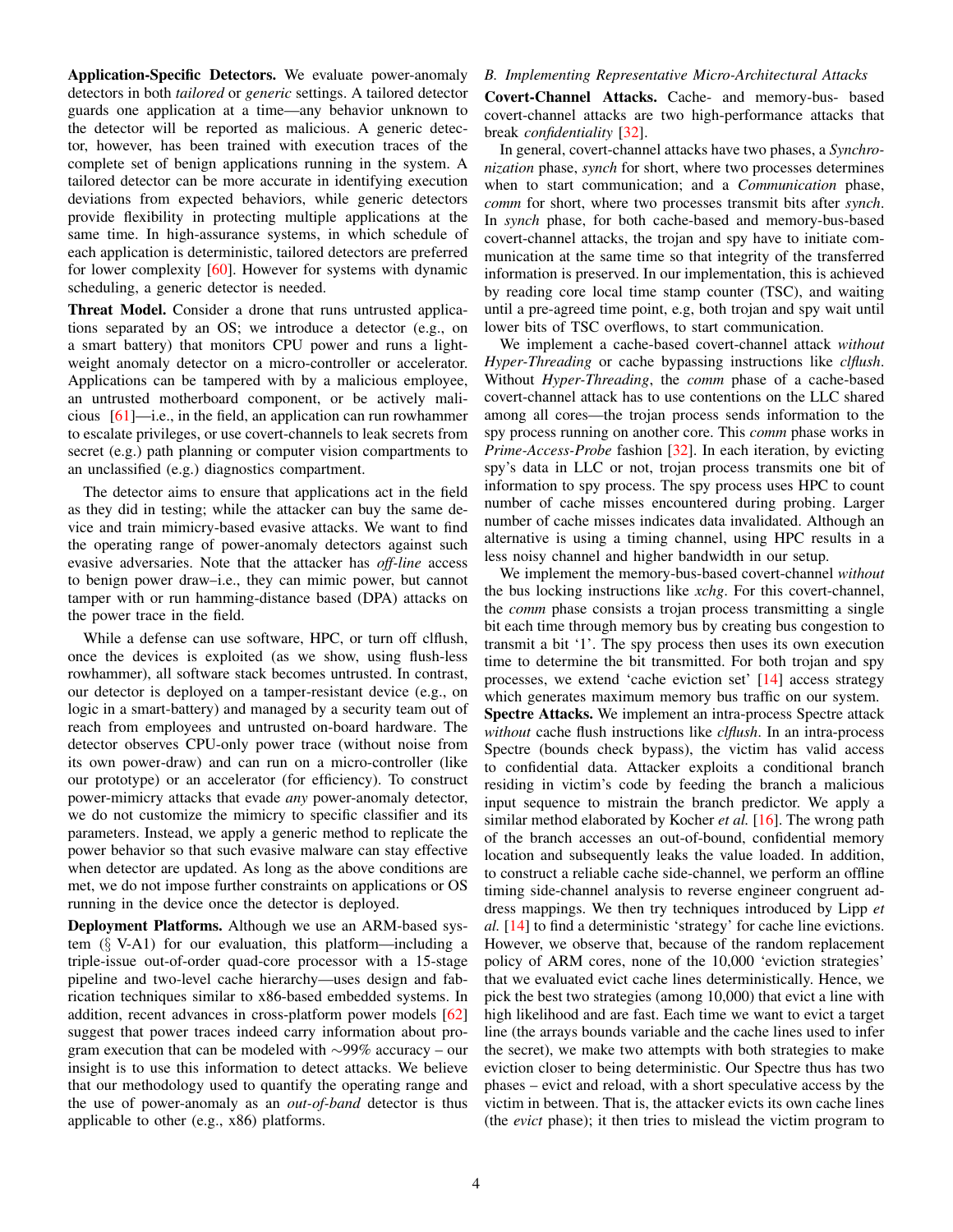speculatively read a classified memory location; and finally it infers the secret byte by reloading the the cache line.

Rowhammer Attacks. While the hierarchical memory system reduces the probability of rapid accesses to the same DRAM row, purposefully crafted memory access patterns can still cause bit-flips. We exploit an efficient attack vector, similar to Van Der Veel *et al.* [\[15\]](#page-9-13): Our attack exploits Direct Memory Access (DMA) buffers to bypass caches and issues rapid memory accesses. Our attack also applies the double-sided hammering to induce bit flips in DRAM rows. To achieve this attack, we reverse engineer the DRAM structure and determine the row size. Upon obtaining the row size, our attack chooses two physical pages on adjacent rows to the victim row where target physical page resides and then start issuing rapid DRAM access until the bit-flip occurs. For the power analysis, we only capture power trace of the bit-flipping phase of rowhammer attacks, which turns out to be sufficient in identifying rowhammer.

## IV. DESIGNING POWER MIMICKING MICRO-ARCHITECTURAL ATTACKS

In this section, we discuss our methodology to construct an evasive malware given a benign application's power profile.

## <span id="page-4-2"></span>*A. Designing Power-Mimicking Malware*

Power signature of a program on a given micro-architecture is primarily determined by its source code. Intuitively, in order to *ideally* mimic the power trace, which is a physical characteristic of the target application, the malware has to replicate all instructions—such a malware, however, will no longer be a malware but instead be a replica of the benign application. In a realistic setting, modern embedded processors execute instructions much faster than existing on-board power sampling frequency, which provides malware the opportunity to mimic coarse-grained power behavior of benign applications while still be able to complete some malicious tasks. The key idea behind power mimicking is that a malware can shape its power behavior by inserting a precise amount of extra operations during execution at a finer granularity than power sampling. For example, in one setup where the detector is sampling power at 5-ms granularity, the malware can execute a sequence of power-hungry instructions every 200us to increase the power consumption. To lower power, the malware can insert *nop* instructions or simply sleep.

We define the terms below to describe our methodology.

- Atomic task: In order to make a progress towards completing a certain malicious task, a malware has to execute a sequence of instructions that cannot be stopped and resumed later. We define this sequence of instructions as *atomic task*. A malware may have multiple atomic tasks. Each of these tasks take a certain amount of *time* and *power* to successfully execute.
- Atomic task period: *Atomic task period* is the time needed for malware to execute an *atomic task*. For malware that has multiple *atomic tasks*, *atomic task period* is the longest one.
- Atomic task power: During the execution of an *atomic task*, the amount of energy (i.e. average power) consumed cannot be further reduced by inserting *nop* instructions or sleeping. Otherwise, the malicious task will fail, which violates malware's original goal. We define this amount of required power as *atomic task power*. In a malware that has multiple *atomic tasks*, *atomic task power* is the minimum one.

<span id="page-4-0"></span>

Fig. 4: Atomic task breakdown of baseline cache-based covert-channel attack. Two phase of the attack consists of two types of atomic tasks, *synch* and *comm* (§ [III-B\)](#page-3-0).

<span id="page-4-1"></span>

Fig. 5: Power shaping capability of evasive covert-channel attacker by inserting power hungry instructions. After executing an atomic task (*sync* or *comm*), the malware issues a sequence of instructions and records the corresponding power consumption.

- Power sampling interval: The power monitor takes samples with a fixed period, which we call *power sampling interval*. Each sample is the average power since the previous sample.
- Basic time unit: Malware partitions a *power sampling interval* into *basic time units* within which it can execute a fixed number of *atomic tasks* and then shape its power signature in between. *Basic time unit* is a design-time constant for the malware and is a divisor of *power sampling interval*. *Basic time unit* is the finest time granularity at which the malware uses to shape its power. For example, for a *basic time unit* of 1 millisecond, malware can use the first 200us to execute an *atomic task*, and the rest for power shaping.

We make two key observations: *(1) If atomic task period is longer than power sampling interval, the malware cannot shape its power within this period; (2) a malware cannot perform an atomic task when the atomic task's power consumption is higher than the one of benign application for a given basic time unit.*

[Fig. 4](#page-4-0) shows the two phases of the baseline covert-channel attack as described in § [III-B:](#page-3-0) *Synchronization* and *Communication*. The *atomic task period* in *Synch* phase is the time to read the timer and determine whether to start communication, which takes less than 1us. In *Comm* phase, *atomic task period* is the time required to send/receive a single bit, which can take from 125us to 1ms in our experimental setup depending on malware's design choice on maximizing channel bandwidth. The *atomic task period* in this covert-channel is shorter than the 5ms *power sampling interval*. If there were no power channel detector in the system, a malware would take the entire *basic time unit* for *Synch* and *Comm* without any power mimicking. However, in order to evade a power channel detector, the safest course of action a malware can take is to shape its power within every *power sampling interval* to mimic a benign application for that power sample. Hence, malware breaks down each *power*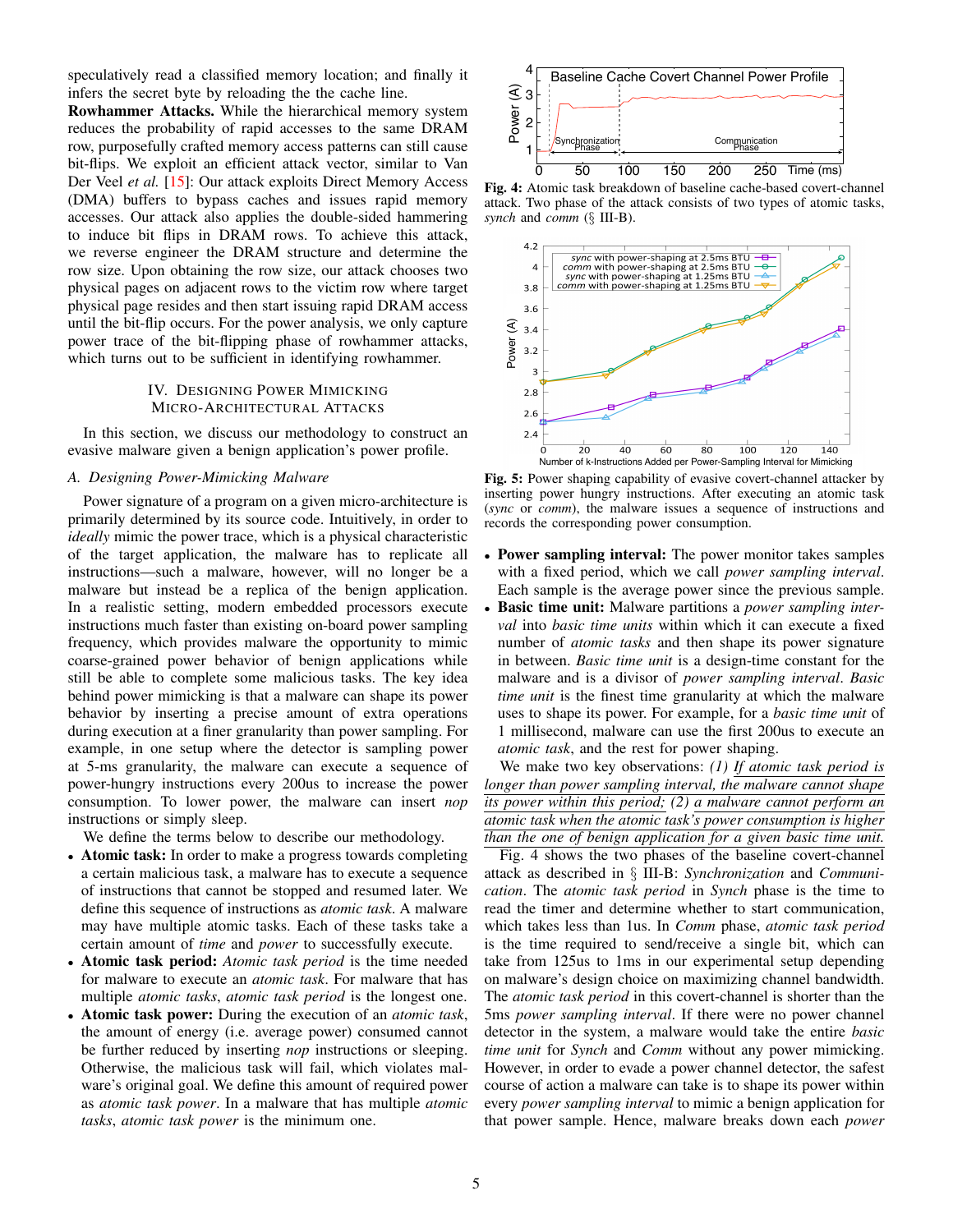<span id="page-5-0"></span>

Fig. 6: Evasive covert-channel attacker design.

*sampling interval* into smaller *basic time units* within which the malware can first potentially execute one type of *atomic task* and then shape its power. Within that 5ms *power sampling interval*, power consumed in all *basic time units*, aggregated, mimics the power draw of the targeted benign application. In our method, mimicking malware distributes the total power uniformly to *basic time units*, hence, malware aims to consume the same amount of power at each *basic time units*.

Given these constrains, we modify our cache-based covertchannel to mimic a face detection application, under our platform's 5-ms power sampling constraint. To successfully construct a power mimicking attack, we first study the malware's ability to shape its power. [Fig. 5](#page-4-1) shows the range of power a malware can achieve. In this experiment, we first execute an atomic task and then apply power mimicking. Hence we show the *atomic task power* (with zero instructions inserted) as well as the maximum power a malware can achieve by inserting power-hungry instructions, e.g. SIMD floating-point subnormal operations. We vary the total number of power-hungry instructions inserted in each *basic time units*, a 5-ms time window in [Fig. 5,](#page-4-1) to plot this malware's power shaping range. Essentially, malware forms a map for the number of instructions inserted vs. the resulting power. As long as a benign application's power trace falls within this range, it is possible for a malware to shape its power to mimic this application. However, if in some time window, the benign application's power consumption is lower than malware's *atomic task power*, malware must stop malicious tasks completely to remain undetected.

[Fig. 6](#page-5-0) visualizes our methodology on cache covert-channels. It shows the power mimicry for a repeated period in the face detection application that consists of 19 power samples (depicted in blue). The figure shows the example where each data point in the trace is sampled at 5-ms intervals and highlights malware actions at 3 power samples. Malware breaks down a 5-ms window into four 1.25-ms *basic time units* within which only one atomic task executes. The malware mimics the benign application at each sample by first comparing the expected, benign power with the *atomic task power*; if this value is higher than the *atomic task power*, malware then executes an atomic task (*sync* or *comm*) and uses the remaining time in *basic time unit* to shape the power (*pow-shp*). Otherwise, malware waits idly and then executes power shaping operations. Note that the amount of instructions used for power shaping in a basic time unit is determined from the map generated beforehand [\(Fig. 5\)](#page-4-1). [Fig. 7](#page-5-1) shows the result of our methodology. While the baseline covert-channel attack has a visually distinct power signature,

<span id="page-5-1"></span>

Fig. 7: Power profile of baseline attack, power-mimicking cache-based covert-channel attack, and face detection.

power-mimicking malware exhibits a similar behavior to the benign face detection application.

In addition to cache covert-channels, we modify our Spectre attack with power shaping capability. First, two *atomic tasks* are identified: (a) *Evicting cache lines*, and (b) *Attempting to infer the secret value that is loaded into cache if the vulnerable branch is mispredicted*. The baseline Spectre tries to recover one bit at a time, which requires a side-channel consisting of two cache lines from different sets. Evicting both two lines on our platform takes around 140us. We empirically determine that the misprediction rate of the vulnerable conditional branch is around 0.1% with malicious training, resulting in an attack bandwidth of 7.13 bps. Profiling results show that each attempt to mistrain the branch predictor takes less than 1us, with marginal effect on a power draw sampling up to 200Hz on our platform. The computational complexity of side-channel data extraction, however, is the key to crafting a power-mimicry Spectre.

Note that we visualize our mimicry method on the face detection application, while it can be extended to mimic other applications. Mimicking any application in the benign suite is sufficient to evade generic detectors that are trained on the suite.

## *B. Effectiveness of Evasive Attacks*

We measure micro-architectural covert-channel attacks' effectiveness using channel capacity as the metric [\[32\]](#page-9-24), [\[63\]](#page-9-53), [\[64\]](#page-9-54) modeling each covert channel as a discrete memoryless channel, constructing channels with different trade-offs between bit-duration and reliability against noise, and using the Blahut-Arimoto algorithm to compute channel capacity. [Fig. 8](#page-6-1) compares the bandwidth of the baseline cache-based covert-channel to the power-mimicking variants with different *basic time units*—the window of time within which a fixed number of *atomic tasks* are executed. Note that y-axis shows the bandwidth in logarithmic scale. Evasive malware have a minimum requirement of 125us for each *atomic task*, but beyond this, evasive malware bandwidth benefits from a shorter *basic time unit*, as it can execute *atomic tasks* more frequently. Hence as the *basic time unit* increases, bandwidth goes down. Baseline attacks execute one *sync* task for each *basic time unit* followed by *comm* tasks continuously—i.e., an overhead of starting a new *basic time unit*. Hence, bandwidth increases with longer *basic time unit*. The baseline attack can achieve a peak bandwidth of 7574 bps (taking synchronization into account, which is necessary whenever the malware resumes from the idle state). However,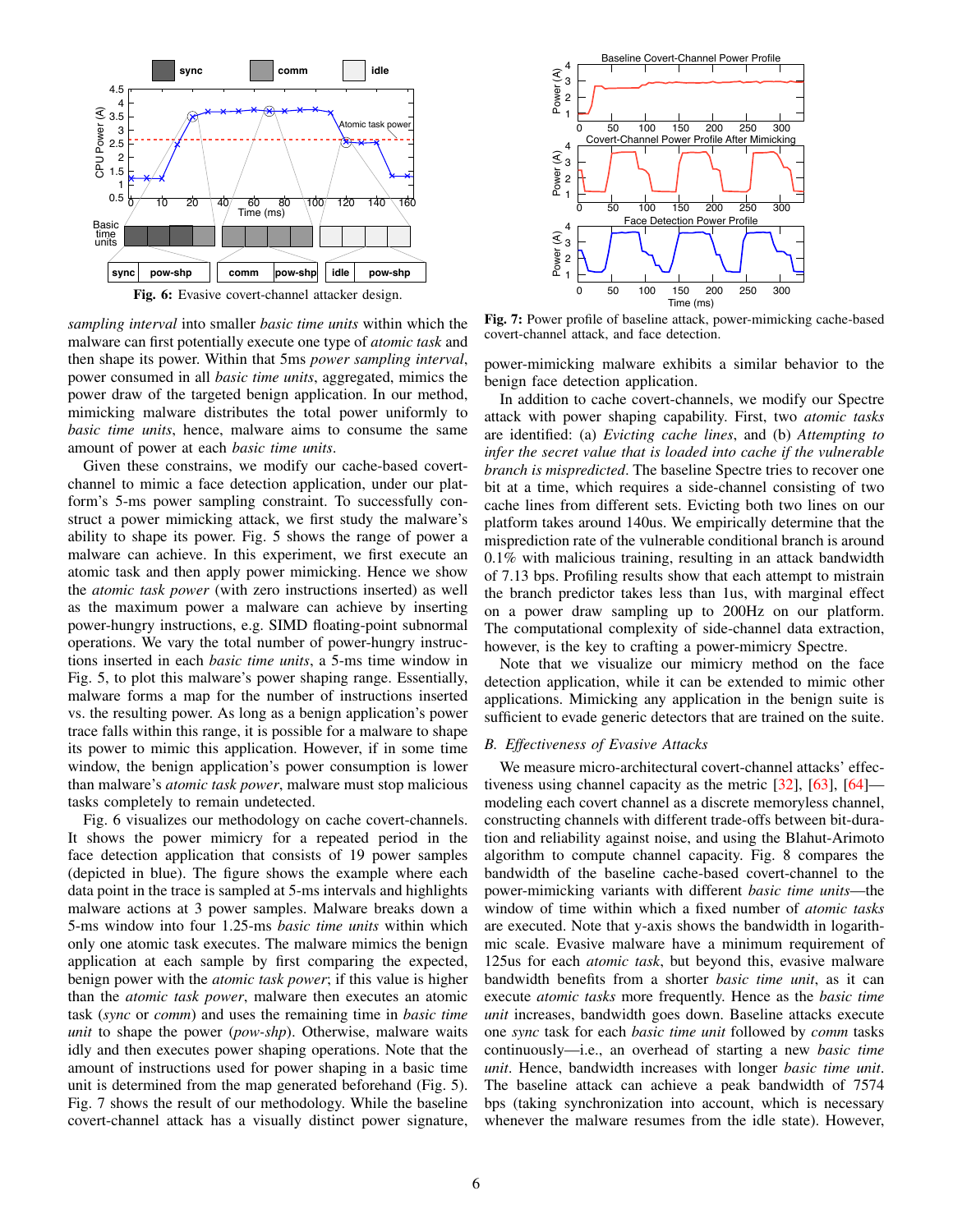<span id="page-6-1"></span>

Fig. 8: Evasive covert-channel bandwidth comparison. Increasing basic time unit negatively effects the bandwidth of mimicking attacks since it reduces the number of executed atomic tasks. By contrast, it increases the bandwidth of baseline attacks that constantly execute atomic tasks.

with full power shaping capability, malware bandwidth degrades by over  $36\times$ , resulting in a maximum bandwidth of 209 bps.

For Spectre, similar to covert-channel attacks showed in [Fig. 8,](#page-6-1) a larger *basic time unit* makes attacks unreliable and reduces bandwidth. While maintaining the capability of power shaping, attacker can extract up to 6 bits of secrets in each attempt, which requires evicting 64 lines, taking up to 5ms. However, due to the fact that eviction strategies may fail to evict a cache line, this approach of exfiltrating more bits each time results in a noisier channel (i.e., the probability of a failed eviction is higher than that of a misprediction). Therefore, our Spectre can only shape its power by extending *basic time unit* up to 5ms—we observe that further reduction in leak bandwidth results in the failure of the attack. We attribute this behavior to TLB and cache pollution between *atomic tasks*. The resulting latency of the access to the cache channel is longer than the time of a misspeculation resolution. In summary, mimicking in Spectre results in a bandwidth range of 7.13 down to 1.0 bps.

We also modify the rowhammer attack to mimic the power signature of face detection. However, we found that, if the interval between two read operations to DRAM exceeds 200 ns, it is unlikely for this attack to trigger bit-flips in our experimental platform, which complies with the findings of van der Veen *et al.* [\[15\]](#page-9-13). Hence, in order to issue DRAM accesses that cause bit flips, the *atomic task* of rowhammer is issuing a sequence of rapid DRAM accesses instead of issuing one. This results in an 64ms *atomic task period* (DRAM refresh interval), which is significantly longer than the power sampling interval. We therefore conclude that, in our setup, it is infeasible to craft a power-mimicking rowhammer that evades the detector.

### V. DETECTING ATTACKS

Intuitively, a detector using power channel as defense should be effective since each application and malware has its own power signature. However, § [IV-A](#page-4-2) demonstrates that malware can shape their power signatures. Therefore, evaluating poweranomaly detectors requires quantifying the operating range of detectors against a range of differently effective attacks. We must apply a white-box evaluation, i.e. to evaluate against both baseline and evasive malware.

## <span id="page-6-3"></span>*A. Experimental Setup*

<span id="page-6-0"></span>*1) Target Embedded Device:* For our white-box evaluation, we use an Odroid-XU3 board with a built-in energy monitor. It is powered by a Exynos SoC with a big-core and a littlecore clusters. Specifically, we run all our experiments on the big-core cluster and use the little-cores to emulate an *out-ofband* detector. The big-core cluster consists of OoO Cortex-A15 quad cores with 32KB private L1I/D caches and a 2MB shared L2. The board runs ubuntu-14.04 with gcc-4.8 with

<span id="page-6-2"></span>

Fig. 9: Power signatures of benign workloads.

a 2GB LPDDR3 running at 933MHz. The on-board energy monitor, INA231, can measure the power of the big-core cluster every 1.25ms. We configure the system with DVFS enabled, specifically the CPU frequency governor is set to *interactive* for the big-cluster, which dynamically scales processor frequency between 200MHz and 2GHz. In addition, for more controlled experiments, we conduct the same tests with CPU frequency fixed at 2GHz.

*2) Benign Apps and Their Power Profile:* For benign applications under test, prior work  $[6]-[8]$  $[6]-[8]$  $[6]-[8]$  use parts of existing embedded system benchmarks [\[65\]](#page-9-56), [\[66\]](#page-9-57) or synthetic programs [\[7\]](#page-9-5), [\[9\]](#page-9-58) that have fairly short (up to 20 ms) execution time. These applications, in the best case, run for half a second on our platform. While this trace length is reasonable for prior detectors using external, fine-grained measurements, given the realistic embedded evaluation of our work with coarse-grained sampling and relatively faster system, we use applications that are representative of realistic scenarios to stress test our detectors. These applications—*cognition*, *cryptography*, *video coding*, and *decision making*—have been intensively studied and used in real-world settings like robotic and drone systems on ARM processors [\[67\]](#page-9-59)–[\[69\]](#page-9-60). Specifically, a *multithreaded* face detection from the OpenCV with dataset from a video surveillance benchmark [\[33\]](#page-9-25), a KMAC hashing (SHA-3) [\[70\]](#page-9-61), a *multithreaded* video encoding application from FFmpeg and a room navigation running on the *multiprocess* Robot Operating System (ROS) [\[71\]](#page-9-62) are used.

[Fig. 9](#page-6-2) illustrates the power signatures of the big-core while executing these applications. The figures demonstrate phases in the benign applications. While KMAC and room navigation have minor variations in power, video encoding and face detection have significant variations in their power consumption. For example, video encoding does more computations (higher power) if the objects in the video have many motions or scene changes. Likewise, face detection has a periodic power behavior with the period determined by the frame rate of inputs.

## *B. Methodology and Detector Design Space*

*1) Methodology and Metrics:* [Figs. 5](#page-4-1) and [8](#page-6-1) show that attacks compromise bandwidth for power-mimicking capabilities. When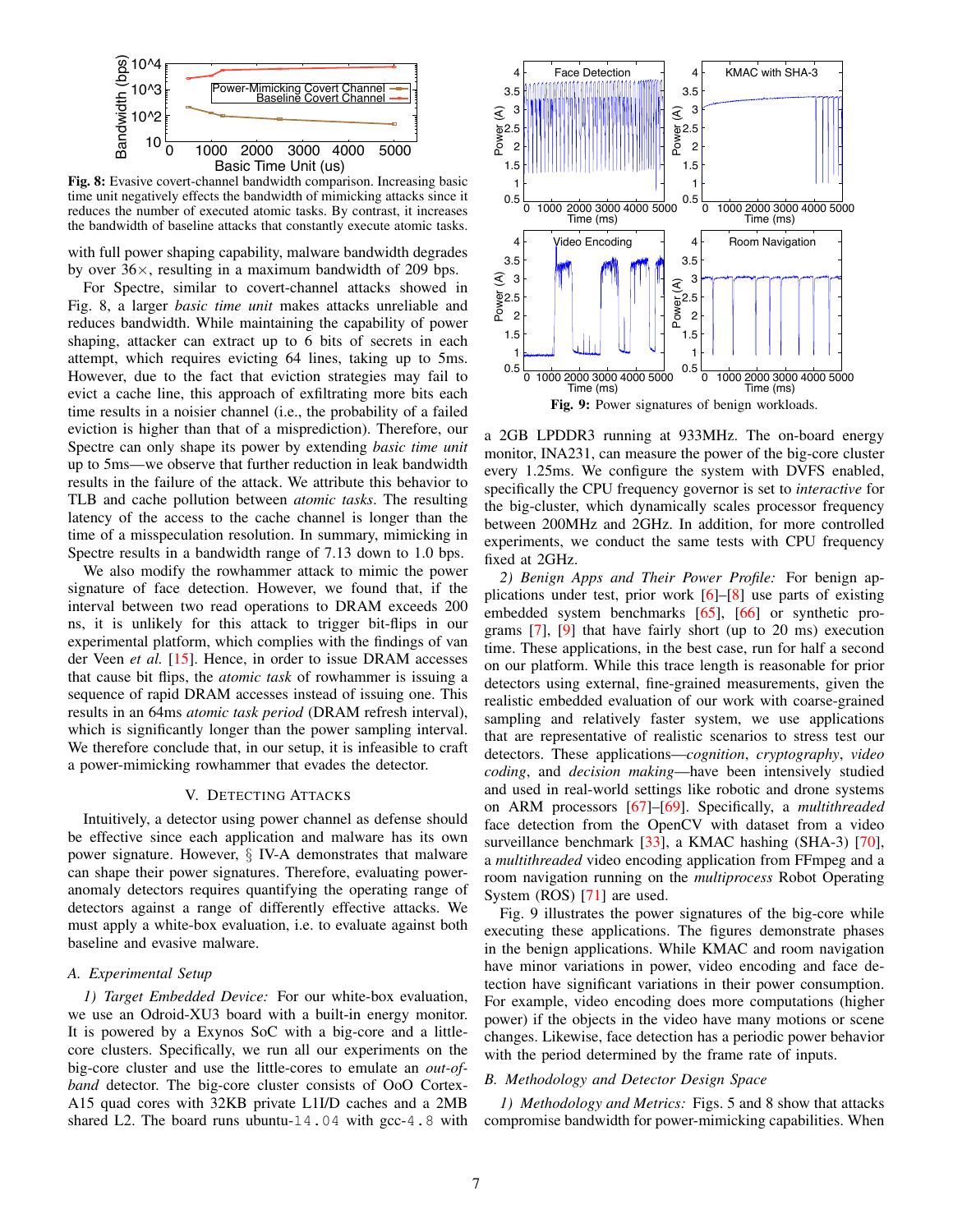<span id="page-7-0"></span> $\overline{\text{One-Class SVM}}$ Attacks Benign Face Detection Video Encoder SHA-3 KMAC Room Navigation GeoMean Face Detection Video Encoder SHA-3 KMAC Room Navigation All Benign Apps GeoMean Cache Covert<br>Channel спестом россий про 1996 0.9880 0.9558 **0.9848** 0.9985 0.9847 1.0000 0.9615 **0.9917 0.9861** 0.99<br>Спаппеl nory-bus Covert 0.91 Channel 0.9938 | 1.0000 | 0.9814 | 0.9179 | **0.9727** || 0.9969 | 0.9816 | 0.9999 | 0.9589 | **0.9898 | 0.9842**<br>Channel Spectre | 0.9980 | 0.9879 | 0.9763 | 0.9919 | **0.9885** || 0.9974 | 0.9821 | 0.9939 | 0.9956 | 0**.9962 | 0.9822** Rowhammer 0.9928 0.9999 0.9777 0.9850 **0.9863** 0.9972 0.9828 1.0000 0.9823 **0.9898 0.9906** GeoMean | 0.9927 | 0.9968 | 0.9828 | 0.9622 | | 0.9975 | 0.9828 | 0.9984 | 0.9745 | 0.9919

TABLE I: Summary of detection results (AUC) for baseline attacks with *interactive* DVFS governor

evaluating power-anomaly detectors against evasive malware, we study detection results against evasive malware with varying bandwidth (hence, varying ability to mimic power). This way, our work reveals the operating range of power-anomaly detectors. Our threat model  $(\S \text{II})$  requires a detector to identify anomalies from expected behaviors and make a binary decision on power traces: benign or malicious. Power-anomaly detectors classify a given input power trace as benign or malicious by producing a score indicating the likelihood of the input trace being malicious. Since our threat model aims to detect 0-day architectural attacks and malware, it is important for us to perform training *only* on the power traces of benign applications. Hence each malware is presented to our detectors as a 0-day exploit. When training different machine learning algorithms, we use 5-fold cross-validation to determine the best model specific parameters for each classifier. Cross-validation prevents detectors from over-fitting the benign samples in the training set.

We evaluate trained detectors using Receiver Operating Characteristic (ROC) Curve and Area Under Curve (AUC). ROC Curve illustrates the effectiveness (true positive vs. false positive) of a binary classifier when varying its discrimination threshold. AUC reflects the probability that a classifier would assign a higher score to a randomly chosen true positive input than to a randomly chosen true negative input. In malware classification, a malicious input is considered positive.

*2) Machine Learning Classifiers:* We explore three different ML algorithms that are commonly used in our setting: radiusdistance based nearest neighbor (RBNN) classifier, one class support vector machine (ocSVM), and vanilla long short term memory (LSTM). Feature extraction and selection in frequencydomain is widely used to reduce measurement noise. we use Discrete Wavelet Transform (DWT) for features extraction to capture both time- and frequency-domain information. Detecting anomalies using power trace is a time-series classification problem. However, for classifiers that are not initially designed for time-series classification (e.g., RBNN and ocSVM), it is useful to build a model (selecting features) to capture both short and long term similarity in traces. To that end, we use Bag-of-Words model [\[72\]](#page-9-63). Bag-of-Words model treats feature vectors in each time window as a document of words and forms a codebook from them and assigns code for each feature vector. Radius-Distance Based Nearest Neighbor Classifier: RBNN is trained on code representation of Bag-of-Words model for all possible benign applications in the system  $(\S V-A)$  $(\S V-A)$ , and predicts a power trace to be either one of the benign applications or an outlier based on a radius-distance threshold.

One-Class Support Vector Machine: ocSVM is a commonly used unsupervised ML algorithm for anomaly classification. It is also trained atop the Bag-of-Words model, except that each ocSVM instance is only trained on power traces from a single benign application and classifies if a power trace indeed shows expected behavior. In practice, it is possible to deploy multiple

## ocSVM detectors to a mixed workload system.

Long Short Term Memory: LSTM is a recurrent neural network (RNN) that is specifically designed for time-series classification. It captures the dependency information in the trace. We refer readers to the manuscript [\[73\]](#page-9-64) for further technical details. We train a small vanilla LSTM on extracted feature vectors from DWT for all benign applications, without the Bag-of-Words model, during which we use our best effort to determine parameters yielding effective classification results.

*3) Parameters:* We use Bag-of-Words model for RBNN and ocSVM. Prior work [\[72\]](#page-9-63) suggests that size of codebook in the Bag-Of-Words model is an important parameter. A larger codebook might capture more patterns, however, it might also degrade detection performance due to sparsity in the resulting code representation of power traces. Large codebook size requires more computation and has longer detection latency.

Besides the specific algorithms used and their corresponding parameters, sampling related parameters must be considered when designing power-anomaly detectors. First, sampling granularity plays an important role. Indeed, prior work [\[6\]](#page-9-55)–[\[8\]](#page-9-6) all use relatively fine grained sampling method to gain insights from program executions. In our experiments, by contrast, we aim to evaluate effectiveness of embedded detectors that leverage realistic, coarser-grained sampling methods, i.e. sub-Kilo Hz sampling frequency while system operates at GigaHz. We sweep the sampling period from 5ms, 10ms, 20ms, 40ms, to 80ms and found that at a practical sub-Kilo Hz range, finer grained sampling provides better detection performance. However with further fine-grained sampling capability, the cost of the power sensor increases beyond practicality for the embedded deployment. Second, the length of the time window used for each detection decision, Time-to-Detection (TTD), is also crucial to a detector's performance. While increasing detection latency, longer TTD provides more insights of program behaviors.

## *C. Operating Ranges of Detectors*

Among the three algorithms, RBNN fails to detect baseline malware. We explore the design space for RBNN by varying feature extraction algorithms, codebook sizes, and distance functions. RBNN produces results with AUCs lower than 0.7 in most cases. The underlying reason is that each feature contributes equally in the distance function to decisions made by RBNN, while different features usually characterize a class differently.

Our results show that the rest two (ocSVM and LSTM) detectors have near perfect detection performance against baseline malware. [Table I](#page-7-0) summarizes the detection results for these two effective classifiers. Each column in the table gives the AUC values of the best performing parameter configurations of detectors trained on a certain benign application to capture several micro-architectural attacks. The AUC results presented in [Table I](#page-7-0) validate that the baseline malware are indeed almost perfectly identified. Note that each entry shows the result of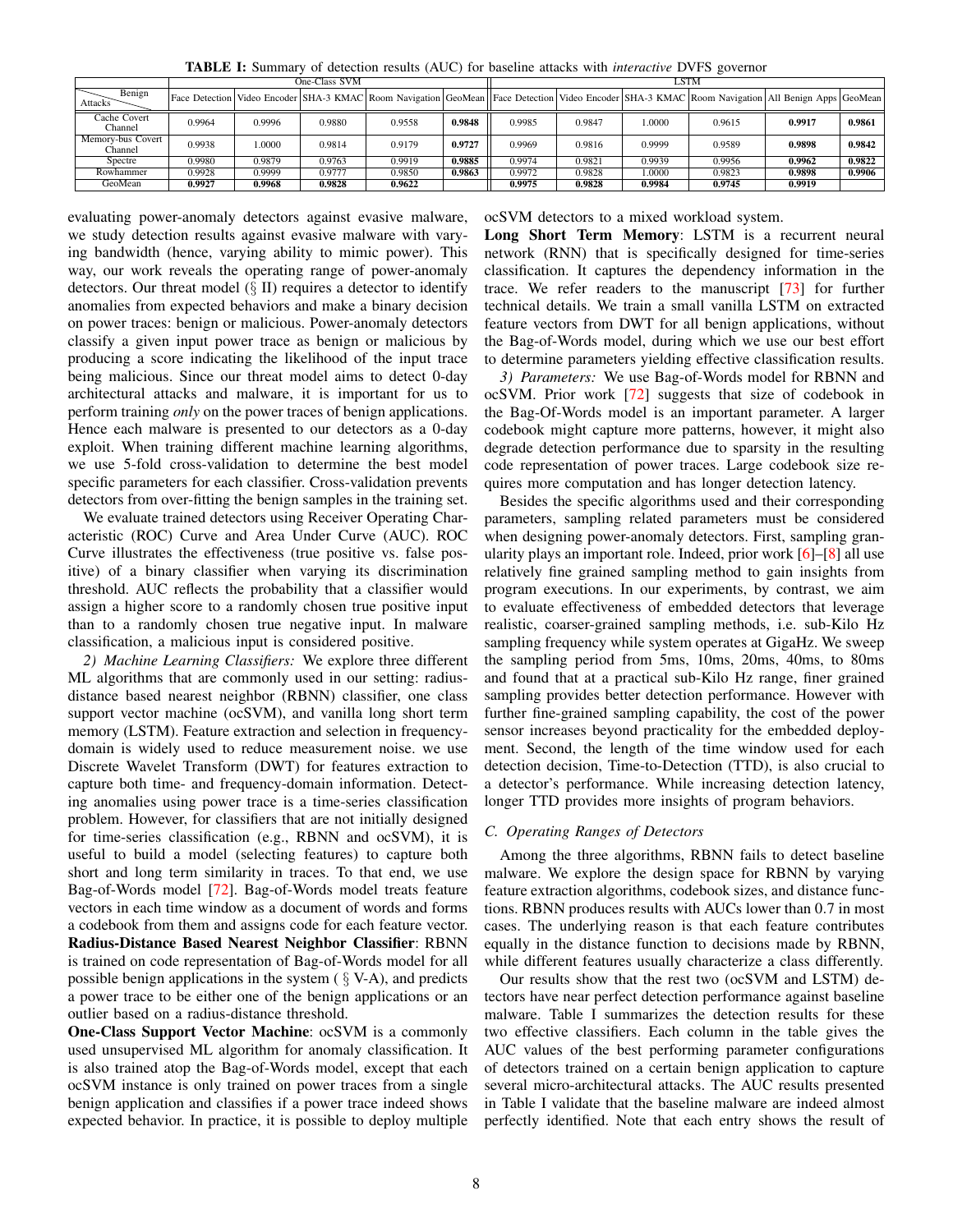<span id="page-8-0"></span>

Fig. 10: Both detectors achieve better Area Under Curve against less evasive covert-channel attacks.

AUC for classification between a benign application and a malware—manner. The single benign application columns show detection performance when the power-anomaly detector is used as a tailored detector. The penultimate column (from the right), in addition, presents the results when power-anomaly detector uses LSTM classifier as a generic detector, classifying between all benign applications and malware. Across all different benign settings, both classification algorithms detect baseline Spectre and rowhammer attacks with high AUC. This is because of the simple and regular power signatures of baseline Spectre and rowhammer attacks. For both classification algorithms, the detection results drop slightly when detectors are tailored to protect the room navigation application. This is due to the fact that the room navigation runs on top of the *multiprocess* ROS framework. Indeed, besides the benign room navigation application, ROS runs separate processes that perform system status logging and inter-process message passing. *Experiments performed with DVFS off show close and sometimes better detection performance and similar trend with room navigation.*

We further show the operating range of detectors by evaluating them against different evasive malware. [Fig. 10](#page-8-0) illustrates

| <b>TABLE II:</b> Resource utilization by hierarchy <sup>1</sup> |  |  |  |
|-----------------------------------------------------------------|--|--|--|
|-----------------------------------------------------------------|--|--|--|

<span id="page-8-1"></span>

| Module                           | Logic Cells | Memory (9kb) | $\bf{DSP}$ (9x9) |
|----------------------------------|-------------|--------------|------------------|
| NIOS II<br>microcontroller       | 3018        | 58           |                  |
| <b>SDRAM</b> burst<br>controller | 1539        |              |                  |
| Hardware timer                   | 150         |              |                  |
| Others <sup>2</sup>              | 303         |              |                  |
| <b>Total</b>                     | 5046        |              |                  |

<sup>1</sup> Resource on Cyclone-IV EP4CE22F17C6.

<sup>2</sup> Others include UART controller, PLL and debug interface, and sld hub infrastructure.

the detection performance of ocSVM and LSTM with corresponding best parameters derived at training time. Specifically, TTD is set to 500ms, sampling granularity is set at 5ms for both classifiers. In addition, results for ocSVM showed in [Fig. 10b](#page-8-0) is trained with Bag-of-Word codebook size of 200. For LSTM, a network of 3 layers with 20 hidden states is used. These classifier configurations give the best performance against all baseline malware, hence we further evaluate these parameters of ocSVM and LSTM against evasive malware. We stop tweaking evasiveness of attacks when either they no longer *succeed* or AUC (detection performance) of both detectors drop below 0.7. The AUC values for LSTM detector against evasive malware ranges from 0.5859 to 0.9538 for power-mimicking covert-channel attacks that reduce bandwidth from  $36\times$  to  $4\times$ . Meanwhile, the detector using ocSVM produces AUC of 0.6882 when cache-based covert-channel reduces its effectiveness by  $36\times$ . Similarly, when the Spectre attack drops its bandwidth from 7.1 to 1.0 bps, AUC produced by LSTM and ocSVM drop to 0.9124 and 0.8671 respectively.

## *D. Detector Prototype on a Low-Cost FPGA*

We prototype the *out-of-band* detector using ocSVM on a low-cost FPGA to demonstrate its simplicity. We use a DE0- Nano with Cyclone-IV FPGA. We configure a NIOS-II softcore to execute the detection software. This processor uses the NIOS-II/f configuration with a 32-bit RISC architecture with 16kB of instruction cache, 32kB of data cache, and a 32MB of SDRAM. [Table II](#page-8-1) shows the FPGA resource utilization. While we prototype on a small FPGA, further energy-constrained environments can leverage the significant research into low-power and realtime ML classifiers (SVM and LSTM specifically) [\[74\]](#page-9-65), [\[75\]](#page-9-66).

We port the detection software with a 500ms TTD. The entire detection software has a code size of 216Kb. The total cycle count is approximately 48M, which corresponds to 480 milliseconds with the operating clock frequency of 100MHz. Note that, this value is smaller than the target TTD of 500ms. As expected, due to the large number of multiplications, codeword assignment is the timing bottleneck of the detection, which takes around 82.21% of the total cycles.

### VI. CONCLUSIONS

Rowhammer attacks on DRAM and side- and covert-channel attacks on shared micro-architecture are here today. Forthcoming memory technologies and hardware substrates will no doubt motivate further instruction-driven abuse of hardware. In this setting, long-term embedded systems will find continually adding in-band defenses and getting the system re-certified to be extremely expensive. An out-of-band detector is thus critical for high-assurance embedded systems. We demonstrate that micro-architectural attacks are extremely noisy when observed through the power channel – rowhammer does not succeed and